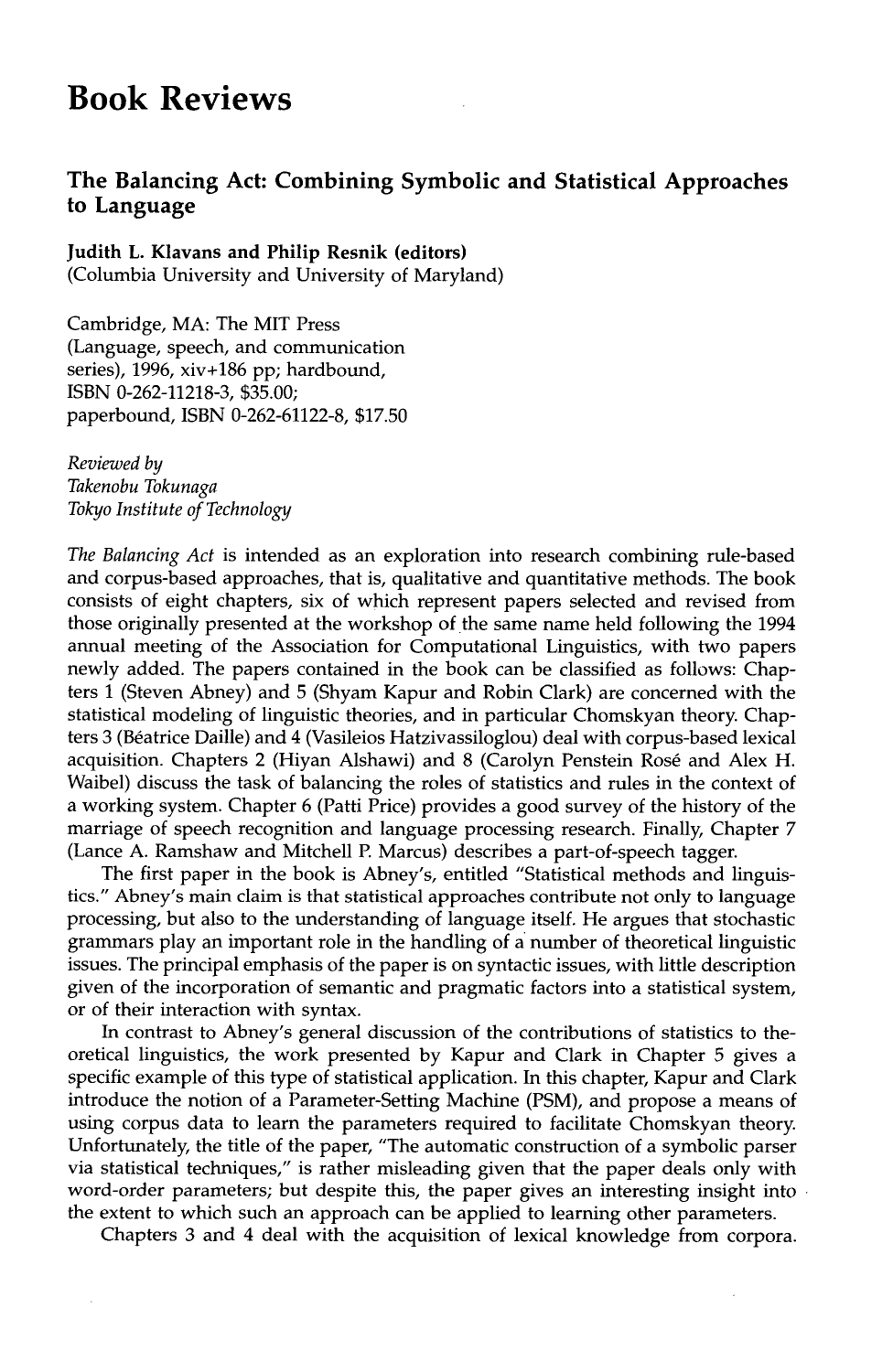In Chapter 3, "Study and implementation of combined techniques for automatic extraction of terminology," Daille discusses the automatic extraction of terminology for specific domains. As an example domain, she considers French telecommunications, and attempts to extract compound terms as component word pairs, reasoning that terms composed of three or more words can be reduced to a set of pairwise relations. The proposed extraction process is made up of two phases, namely the linguistic filtering phase and the statistical filtering phase. In the first phase, each candidate term is checked against predefined, linguistically motivated, patterns such as N adj or N1 prep N2. Collocation statistics are then calculated from the candidate terms derived during the first stage. This statistical filtering phase involves more than ten kinds of statistical measures, including simple frequency and mutual information. The results obtained from the different types of statistical filters indicate that, surprisingly, simple frequency returns the best result. Daille attributes this to the use of linguistic filters prior to statistical calculation.

Chapter 4, "Do we need linguistics when we have statistics? A comparative analysis of the contributions of linguistic cues to a statistical word grouping system," discusses a similar acquisition task based on linguistic knowledge and focuses on grouping adjectives with regard to their patterns of usage. Following his previous work (Hatzivassiloglou and McKeown 1993), Hatzivassiloglou thoroughly investigates the effectiveness of various kinds of linguistic knowledge, and also the cost of acquiring linguistic knowledge. The cost of knowledge acquisition represents a unique viewpoint in this type of research and constitutes yet another important facet of the overall balancing act.

There is no doubt that the success of statistical techniques in speech recognition has had a considerable influence on the language processing community. In Chapter 6, "Combining linguistics with statistical methods in automatic speech understanding," Price discusses the evolution of speech understanding from speech recognition and language processing research. She summarizes the cultural gaps between these research areas (her Table 6.1), and goes on to propose ways in which they can contribute to each other.

Both Chapters 2 and 8 deal with speech translation, but with different emphases. In Chapter 2, "Qualitative and quantitative models of speech translation," Alshawi discusses the question of which components of an overall system statistical approaches should be introduced into. In Chapter 8, "Recovering from parser failures: A hybrid statistical and symbolic approach," Rosé and Waibel propose a method of using parse fragments to recover from a parse error. Their system tries to construct a featurestructure-style intermediate representation from the set of parse fragments, relying on collocational preferences for slot types and fillers.

In Chapter 7, "Exploring the nature of transformation-based learning," Ramshaw and Marcus discuss the advantages of a Brill-like approach (Brill 1992) over pure stochastic (hidden Markov model) and symbolic (decision tree) methods, using both qualitative and quantitative evaluation. They claim that Brill's approach suffers less from over-training than is the case for HMMs or decision trees because the rules extracted in Brill's approach are more loosely interdependent. This is due to HMMs being overly monolithic and the structure of decision trees being too rigidly hierarchical. In their evaluation, Ramshaw and Marcus analyzed the dependencies between learned rules and found that more general rules tend to apply at an early stage, but that more specific rules may override this effect at a later stage if necessary. While the paper leaves much room for further exploration of Brill's approach, particularly of its more theoretical aspects, it does point to this being one promising approach to combining symbolic and statistical techniques.